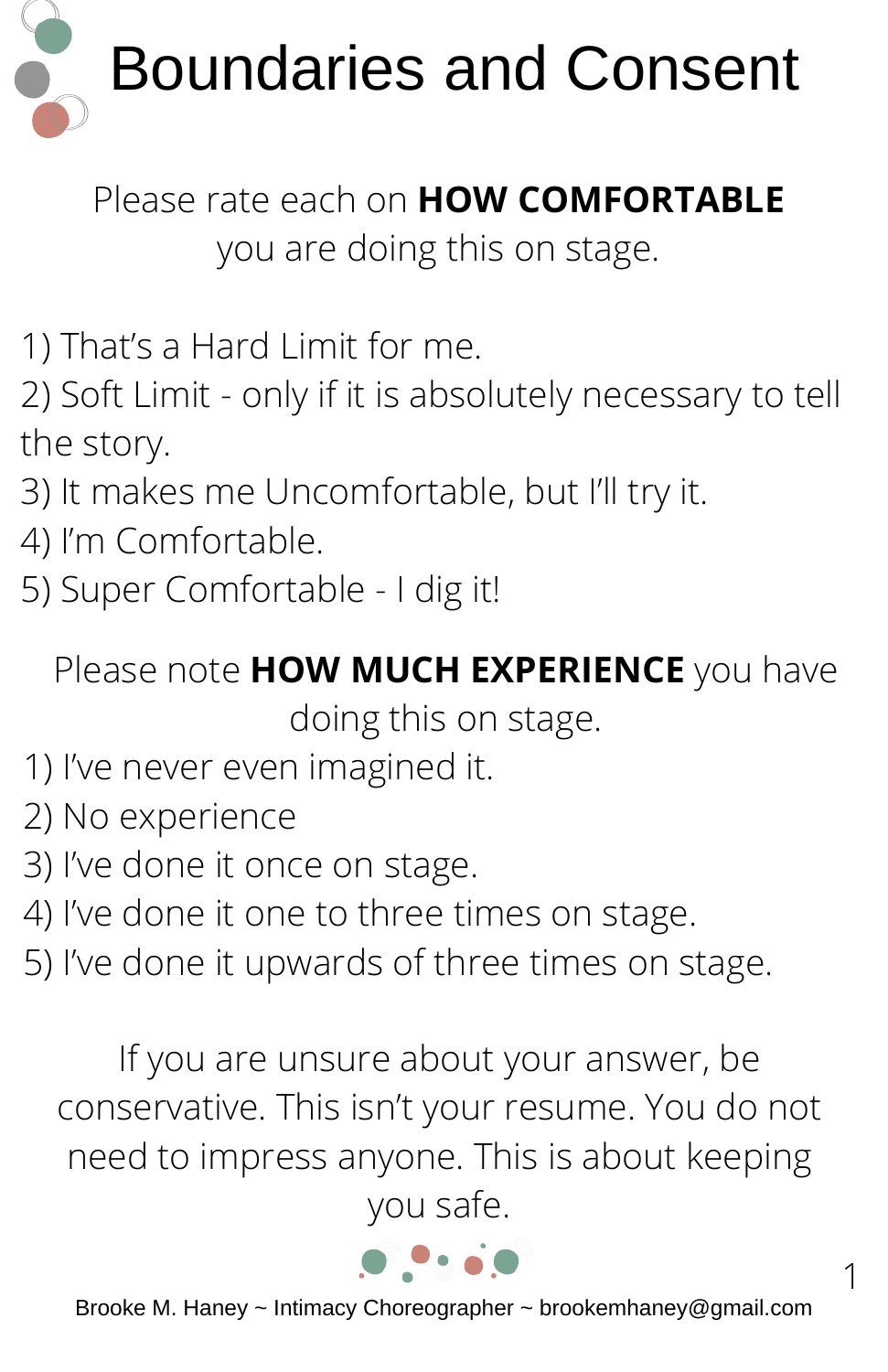

## Boundaries and Consent

| What                                   | <b>Comfort</b>    | <b>Experience</b>    |            |        | <b>Comments</b>         |          |
|----------------------------------------|-------------------|----------------------|------------|--------|-------------------------|----------|
| Full Nudity                            |                   |                      |            |        |                         |          |
| <b>Partial Nudity</b>                  |                   |                      |            |        |                         |          |
| Hold Hands                             |                   |                      |            |        |                         |          |
| Kiss on the<br>mouth<br>without tongue |                   |                      |            |        |                         |          |
| Kiss on the<br>mouth<br>with tongue    |                   |                      |            |        |                         |          |
| Lingerie or<br>Undergarments           |                   |                      |            |        |                         |          |
|                                        |                   |                      |            |        |                         |          |
| Gentle Touching<br>or Caressing of     | Comfort<br>Givina | Comfort<br>Receiving | Experience | Givina | Experience<br>Receiving | Comments |

| OUNIU TUUUMIN<br>or Caressing of    | <b>COLLIUL</b><br>Giving | COLLINDIL<br>Receiving | EVPETICITCE EXPETICITCE<br>Giving | Receiving | Comments |
|-------------------------------------|--------------------------|------------------------|-----------------------------------|-----------|----------|
| Arms                                |                          |                        |                                   |           |          |
| Hands                               |                          |                        |                                   |           |          |
| Feet                                |                          |                        |                                   |           |          |
| Legs below knee                     |                          |                        |                                   |           |          |
| Thighs                              |                          |                        |                                   |           |          |
| Shoulders                           |                          |                        |                                   |           |          |
| <b>Back</b>                         |                          |                        |                                   |           |          |
| Front of Chest<br>(breast, sternum) |                          |                        |                                   |           |          |
| Abdomen                             |                          |                        |                                   |           |          |
| <b>Back of Pelvis</b><br>(butt)     |                          |                        |                                   |           |          |
| Front of Pelvis<br>(crotch)         |                          |                        |                                   |           |          |
| Head/Face                           |                          |                        |                                   |           |          |
| Neck                                |                          |                        |                                   |           |          |
| Hair                                |                          |                        |                                   |           |          |

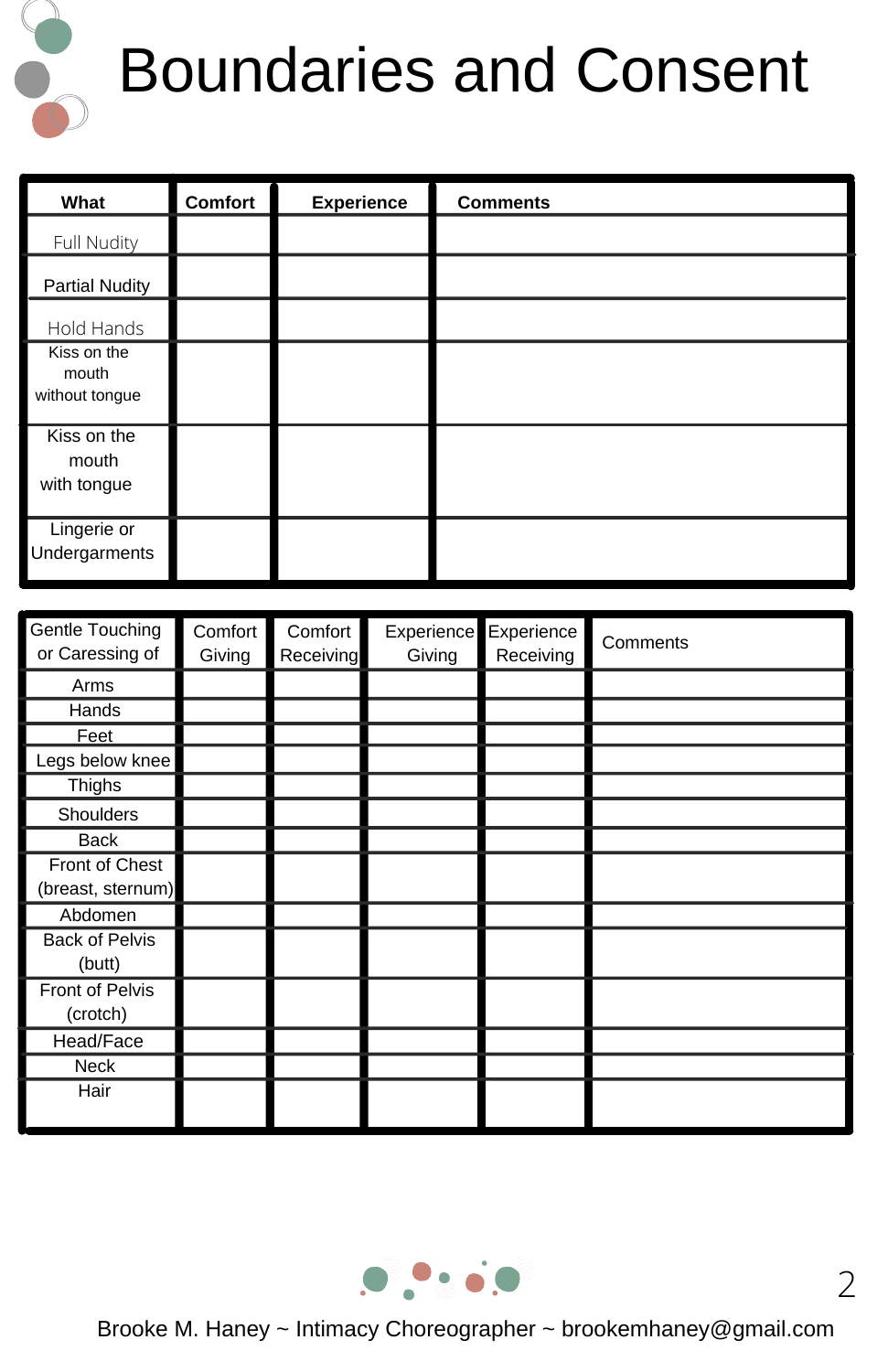

## Boundaries and Consent

| Rough Touching<br>or Caressing of  | Comfort<br>Giving | Comfort<br>Receiving | Experience<br>Giving | Experience<br>Receiving | Comments |
|------------------------------------|-------------------|----------------------|----------------------|-------------------------|----------|
| Arms                               |                   |                      |                      |                         |          |
| Hands                              |                   |                      |                      |                         |          |
| Feet                               |                   |                      |                      |                         |          |
| Legs Below Knee                    |                   |                      |                      |                         |          |
| Thighs                             |                   |                      |                      |                         |          |
| Shoulders                          |                   |                      |                      |                         |          |
| <b>Back</b>                        |                   |                      |                      |                         |          |
| Front of Chest<br>(breast/sternum) |                   |                      |                      |                         |          |
| Abdomen                            |                   |                      |                      |                         |          |
| <b>Back of Pelvis</b><br>(butt)    |                   |                      |                      |                         |          |
| Front of Pelvis<br>(crotch)        |                   |                      |                      |                         |          |
| Head/Face                          |                   |                      |                      |                         |          |
| Neck                               |                   |                      |                      |                         |          |
| Hair                               |                   |                      |                      |                         |          |

Brooke M. Haney ~ Intimacy Choreographer ~ brookemhaney@gmail.com